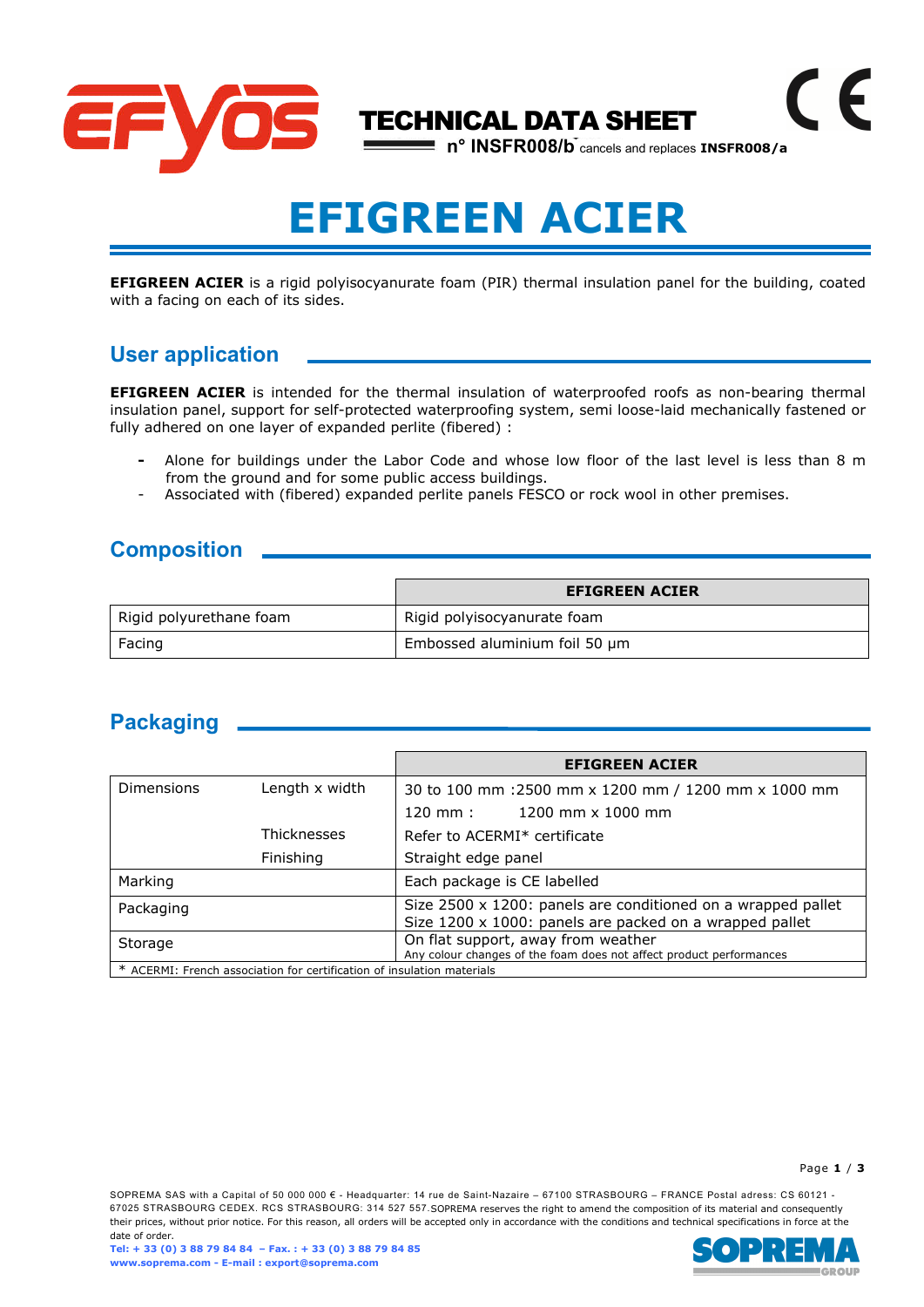

## Characteristics - CE marking

**EFIGREEN ACIER** is a rigid insulation panel for building and complies with EN 13165 "Factory made rigid polyurethane foam (PU) products".

| <b>Essential characteristics</b>                                                                            | <b>Performances</b>                                            | <b>Harmonised</b><br><b>Technical</b> |
|-------------------------------------------------------------------------------------------------------------|----------------------------------------------------------------|---------------------------------------|
|                                                                                                             |                                                                | <b>Specification</b>                  |
| Thermal conductivity - $\lambda_D$ (W/(m.K))                                                                | 0,023                                                          |                                       |
| Thickness $- d$ (mm)                                                                                        | 30-162                                                         |                                       |
| Thermal resistance – $R_D$ (m <sup>2</sup> .K/W)                                                            | 1,30-7,05                                                      |                                       |
| Thickness tolerance                                                                                         | T <sub>2</sub>                                                 |                                       |
| Reaction to fire                                                                                            | D-s2, d0 30-55 mm<br>C-s2, d0 60-100 mm<br>D-s2, d0 104-162 mm |                                       |
| Durability of reaction to fire against heat exposure,<br>weathering, ageing/ degradation                    | (a)                                                            |                                       |
| Thermal<br>resistance<br>durability<br>against<br>heat<br>exposition, weather conditions, aging/ and damage |                                                                |                                       |
| Durability characteristics                                                                                  | <b>NPD</b>                                                     |                                       |
| Dimensional stability                                                                                       | <b>NPD</b>                                                     | EN 13165 : 2012                       |
| Deformation under specified compressive load and<br>temperature conditions                                  | <b>NPD</b>                                                     | A1:2015                               |
| Determination of thermal resistance and thermal<br>conductivity values after ageing                         | (b)                                                            |                                       |
| Compressive strength                                                                                        | CS (10\Y) 150                                                  |                                       |
| Tensile strength                                                                                            | <b>NPD</b>                                                     |                                       |
| Durability of compressive strength against ageing,<br>degradation                                           |                                                                |                                       |
| Compressive creep                                                                                           | <b>NPD</b>                                                     |                                       |
| Water permeability                                                                                          |                                                                |                                       |
| Short term water absorption                                                                                 | WS(P)0,2                                                       |                                       |
| Long term water absorption                                                                                  | <b>NPD</b>                                                     |                                       |
| Flatness after partial immersion                                                                            | <b>NPD</b>                                                     |                                       |
| Water vapour transmission                                                                                   | <b>NPD</b>                                                     |                                       |
| Acoustic absorption                                                                                         | <b>NPD</b>                                                     |                                       |
| Release of dangerous substances inside buildings                                                            | (c)                                                            |                                       |
| Continuous glowing combustion                                                                               | (c)                                                            |                                       |

(a) No fire reaction properties variation for the polyurethane products with time.

(b) Any variation in thermal conductivity and thermal resistance is treated and taken into account in the declared values.

(Annex C for thermal conductivity and dimensional stability for the thickness).

(c) European test methods are on-going.

| <b>Additional characteristics</b> |                | <b>Performances</b>                  | <b>Test method</b> |
|-----------------------------------|----------------|--------------------------------------|--------------------|
| Useful dimensions                 | Length x width | $2500 \pm 5$ mm x 1200 mm $\pm$ 3 mm |                    |
|                                   |                | 1200 mm $\pm$ 2 mm x 1000 $\pm$ 2 mm | EN 13165 : 2012    |
| <b>Thickness</b>                  |                | 30 to $120 \pm 2$ mm                 |                    |
| Squareness                        |                | $\leq$ 3 mm                          | A1:2015            |
| <b>Flatness</b>                   |                | $Gap \leq 5$ mm                      |                    |

#### Page 2 / 3

SOPREMA SAS with a Capital of 50 000 000 € - Headquarter: 14 rue de Saint-Nazaire – 67100 STRASBOURG – FRANCE Postal adress: CS 60121 - 67025 STRASBOURG CEDEX. RCS STRASBOURG: 314 527 557.SOPREMA reserves the right to amend the composition of its material and consequently their prices, without prior notice. For this reason, all orders will be accepted only in accordance with the conditions and technical specifications in force at the date of order.